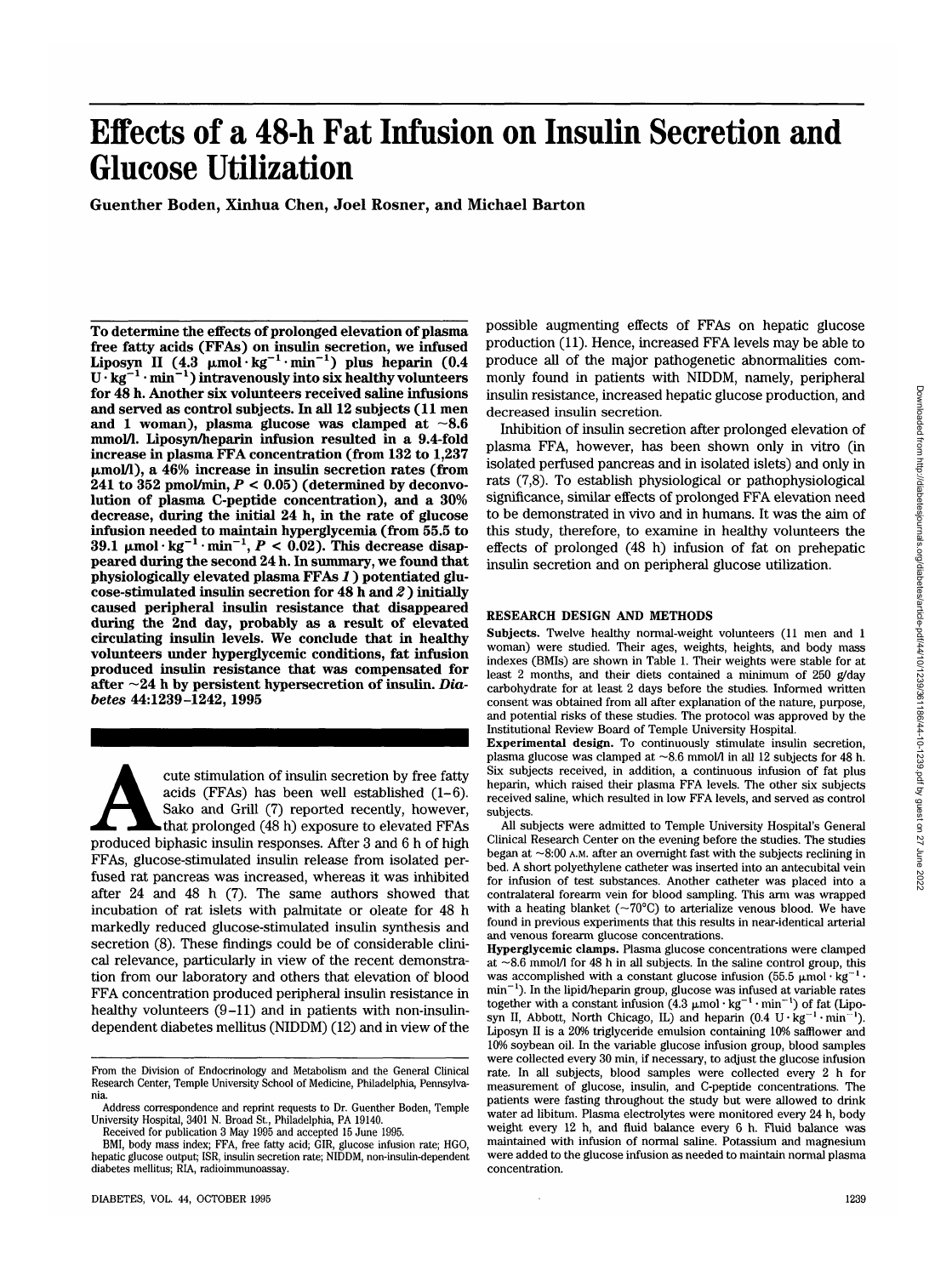#### INSULIN SECRETION AFTER 48-H FAT INFUSION

TABLE 1 Study subjects

| ovany onvolvou |                |                |
|----------------|----------------|----------------|
| Infusions      | Fat/heparin    | Saline         |
| Sex (MF)       | 6/0            | 5/1            |
| Age (years)    | $29.0 \pm 4.1$ | $31 \pm 3.2$   |
| Height (cm)    | $179 \pm 2.9$  | $178 \pm 5.0$  |
| Weight (kg)    | $75.0 \pm 2.0$ | $82 \pm 6.8$   |
| BMI $(kg/m^2)$ | $23.4 \pm 0.4$ | $25.9 \pm 1.4$ |

**C-peptide kinetic studies.** Either before or within 1 week of the studies, a 50 nmol i.v. bolus of biosynthetic human C-peptide (Lilly, Indianapolis, IN) was administered to each subject after an overnight fast and plasma C-peptide concentrations were measured at frequent intervals for 3 h as described by Polonsky et al. (13) and Van Cauter et al. (14).

**Insulin secretory rates.** The C-peptide kinetic parameters were used to calculate the insulin secretory rates for each time interval between successive blood samples during the hyperglycemic period by deconvolution of peripheral C-peptide concentration according to Eaton et al. (15) and Polonsky et al. (13,14). Plasma volume was assumed to be 4.1% of ideal body weight plus 1% of excess body weight (16).

**Insulin clearance rates.** Insulin clearance rates were determined for 24-h periods by dividing the areas under the curves of the insulin secretory rates by the areas under the curves of the serum insulin concentration.

**Glucose utilization.** Glucose utilization was estimated in all 12 subjects by using the glucose infusion rates (GIRs) needed to maintain the hyperglycemic clamps. In the lipid infusion group, we determined glucose turnover rates before  $(-1 \text{ to } 0 \text{ h})$ , after 1 day (23–24 h), and after 2 days (45-46 h) of fat infusion.

Glucose turnover. Glucose turnover was determined with 3-<sup>[3</sup>H]glucose. The tracer infusion (40  $\mu$ Ci over 1 min followed by 0.4  $\mu$ Ci/min) was started 90 min before the measurements to ensure isotope equilibration. Glucose was isolated from blood for determination of  $\rm \bar{3}\text{-}{}^{[3}H]$ glucose specific activity as described previously (17). Changes in specific activity during hyperinsulinemia were avoided by adding 3-[<sup>3</sup>H]glucose to the unlabeled glucose that was infused at variable rates to maintain hyperglycemia (18). Rates of total body glucose appearance and disappearance were calculated using Steele's equation for steady-state conditions (19).

**Hepatic glucose output (HGO).** HGO was calculated as the difference between the isotopically determined rates of glucose appearance and the rates of glucose infused to maintain hyperglycemia during the clamps (GIRs).

**Analytical procedures.** Plasma glucose was measured with a glucose analyzer with the glucose oxidase method, and serum insulin was determined by radioimmunoassay (RIA) with a specific antibody that cross-reacts only minimally (<0.2%) with proinsulin (Linco, St. Charles, MO). C-peptide was determined by RIA. Electrolytes were measured at the Temple University Hospital Chemistry Laboratory. Plasma p-hydroxybutyrate was measured enzymatically (20).

**Statistical analysis.** All data are expressed as means ± SE. Statistical significance was assessed using analysis of variance and the two-tailed Student's  $t$  test when indicated.

### **RESULTS**

**Plasma glucose and FFAs.** Mean clamp plasma glucose concentrations were  $8.8 \pm 0.04$  mmol/l in the fat/heparin and  $8.6 \pm 0.6$  mmol/l in control studies (NS) (Fig. 1). Mean clamp plasma FFA concentrations were  $1,237 \pm 113$  µmol/l in the fat/heparin and 132  $\pm$  23  $\mu$ mol/l in the control group (P < 0.001).

**Insulin secretion rates.** Basal insulin secretion rates (ISRs) were 74  $\pm$  9 and 57  $\pm$  14 pmol/min mmol/1 in the lipid/heparin and control groups, respectively (NS) (Fig. 2). In response to hyperglycemia, mean 48-h ISRs rose significantly higher in the fat/heparin group (to a mean 48-h concentration of  $352 \pm 38$  pmol/min) than in the control group (mean 48-h concentration 241 ± 43 pmol/min, *P <* 0.05) and remained higher throughout the study.



FIG. 1. *A:* Plasma glucose concentrations during 48 h of hyperglycemic clamping. Six subjects received Liposyn II (4.3 µmol/min) plus heparin (0.4 U/min)  $(\triangle)$ . Six control subjects received saline  $(\bullet)$ . *B*: Plasma FFA concentrations in the same subjects. Data are means ± SE.

**Insulin clearance rates.** Mean 24-h insulin clearance rates during day 1 were  $1.02 \pm 0.4$  l/min during fat/heparin and 0.97  $\pm$  0.4 *V* min during saline infusion (NS) (Fig. 3). During day 2, insulin clearance rates declined nonsignificantly to 0.73  $\pm$ 0.27 and 0.72  $\pm$  0.16 l/min, respectively, in the two groups. **Serum C-peptide and insulin.** Mean 24-h clamp plasma C-peptide concentrations during days 1 and 2 were 2.08  $\pm$ 0.26 and 2.20  $\pm$  0.28 nmol/l, respectively, in the fat/heparin group and  $1.55 \pm 0.22$  and  $1.49 \pm 0.20$  nmol/l, respectively, in the control group. C-peptide concentrations were significantly higher in the fat/heparin group when compared with the control group during both days  $(P < 0.01)$ .

Mean 24-h serum insulin concentrations during day 1 were 331  $\pm$  99 pmol/l during fat/heparin and 258  $\pm$  61 pmol/l during saline infusion. During day 2, insulin concentrations



**FIG. 2. ISRs during hyperglycemic clamping with and without fat/heparin** infusion. Symbols and number of subjects as in the legend to Fig. 1.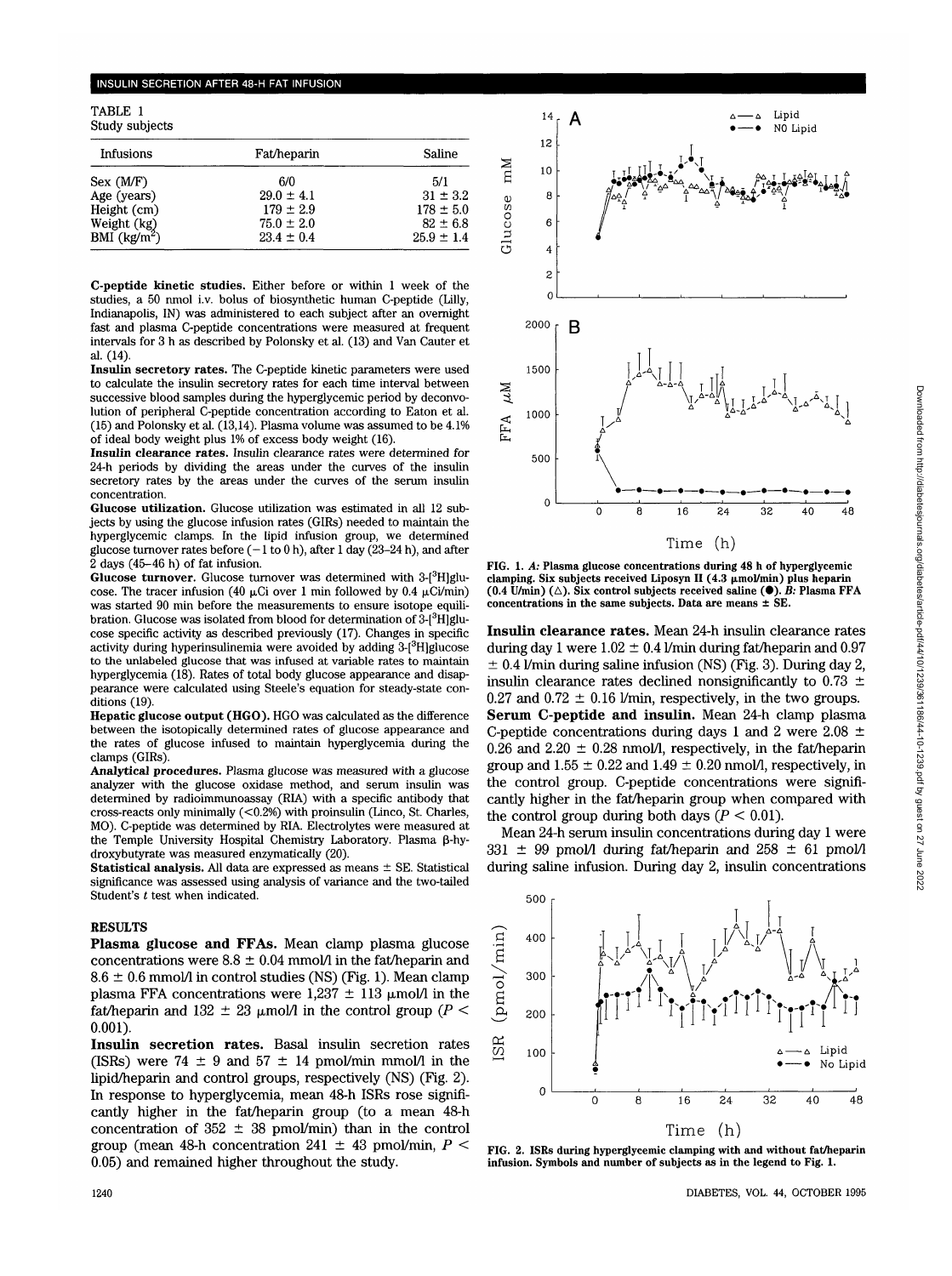### G. BODEN AND ASSOCIATES



FIG. 3. Mean ISRs  $(A)$ , insulin clearance rates  $(B)$ , serum insulin concentrations  $(C)$ , and GIRs  $(D)$  during day 1  $(D1)$  and day 2  $(D2)$  of 48-h hyperglycemic clamping without and with fat/heparin infusion. Number of subjects as in the legend to Fig. 1.  $*P < 0.05$ ;  $*P < 0.02$ comparing fat/heparin with control subjects.

were 497  $\pm$  108 and 332  $\pm$  86 pmol/l, respectively, in the two groups. The differences between the fat/heparin group and control subjects were significant only during day 2 *(P <* 0.05) (Fig. 3).

**GIRs.** Mean GIR was significantly lower in the fat/heparin group than in the control group during day 1 (39.1  $\pm$  4.9 vs.  $55.5 \mu$ mol·kg<sup>-1</sup>·min<sup>-1</sup>,  $P < 0.01$ ) (Fig. 3). During day 2, the difference between the two groups became smaller and statistically nonsignificant (47.1  $\pm$  6.5 vs. 55.5  $\mu$ mol·  $kg^{-1} \cdot min^{-1}$ ).

kg $^{-1}\cdot$  min $^{-1}$  after 24 h and 6.7  $\pm$  2.5  $\mu$ mol  $\cdot$  kg $^{-1}\cdot$  min $^{-1}$ **HGO.** HGO in the fat/heparin group was  $6.2 \pm 2.4$   $\mu$ mol· 48 h of lipid/heparin infusion.

## **DISCUSSION**

**Prolonged elevation of FFAs and insulin secretion.** The main objective of this study was to determine whether prolonged elevation of plasma FFA concentration inhibited glucose-stimulated insulin secretion in normal subjects, i.e., whether the inhibitory results of FFA on insulin secretion obtained in vitro by others (7,8) could be reproduced in vivo. The results showed that this was not the case. Instead, we found that high plasma FFA concentrations were associated with mean 48-h insulin secretion rates that were 46% higher than insulin secretion rates associated with low FFA concentrations. Moreover, insulin secretion rates remained persistently elevated during the 48 h of fat infusion.

The possibility that the stimulation of insulin secretion in our studies was caused by substances other than fatty acids was unlikely. Plasma triglycerides and glycerol concentrations rose during the fat infusions, but neither one is an

insulin secretagogue (21). B-hydroxybutyrate, a weak insulin secretagogue (22), actually decreased during fat infusion (from  $0.071 \pm 0.025$  to  $0.031 \pm 0.01$  mmol/l), whereas glucose concentrations were similar in both groups. In addition, release of insulin stimulatory gut factors, including gastrointestinal polypeptide, cholecystokinin, and glucagon-like peptide I, were avoided by intravenous infusion of fat. On the other hand, acute stimulation of insulin secretion by FFAs has been well established in humans and in experimental animals in vitro as well as in vivo (1-6). Moreover, Crespin et al. (4) demonstrated direct acute pancreatic effects of fatty acids by infusing FFAs into the pancreatic artery of dogs. Thus, our data are most compatible with the notion that fatty acids stimulated insulin release by direct action on the pancreas.

The differences between our results and those of Sako and Grill (7) and Zhou and Grill (8) were more apparent than real. These investigators, in fact, showed that in hyperglycemic  $(\sim 22 \text{ mmol/l})$  rats, plasma insulin levels were  $\sim 40\%$  higher after 48 h of intravenous fat infusion than after 48 h of saline infusion (7). Thus, their in vivo data as well as ours showed that fat infusion potentiated glucose-stimulated insulin secretion. The inhibitory effect of fat was only seen in vitro when the pancreas was removed from these rats and perfused with 27.7 mmol/1 glucose (7). Why glucose-stimulated insulin secretion was potentiated by FFAs in vivo but was inhibited in vitro remains unknown. Nevertheless, the finding that in vivo physiological elevations of plasma fatty acid levels stimulated insulin secretion unabated for 48 h casts doubt on the physiological or pathophysiological relevance of the inhibitory effects seen in vitro.

**Prolonged elevation of FFAs and peripheral glucose uptake.** Our study also provided an opportunity to assess the effects of prolonged elevation of fatty acids on peripheral glucose utilization. During day 1, GIR (an index of peripheral glucose uptake) was lower during high FFA concentration (fat infusion) than during low FFA concentration (control). The difference became smaller and statistically nonsignificant during day 2. Because fat infusion has been shown to increase insulin-inhibited HGO (11), the inhibitory effect of fat on true glucose uptake (which consists of GIR plus HGO) was probably slightly smaller. HGO, unfortunately, was measured only in the lipid infusion group, where it was  $\sim$ 7 after  $\mu$ mol·kg<sup>-1</sup>·min<sup>-1</sup> on both days 1 and 2. Assuming that HGO in the saline control subjects was suppressed completely (a worst-case scenario), glucose uptake remained significantly inhibited during the first 24 h of fat infusion  $(45.3 \pm 4.3 \text{ vs. } 55.5 \pm 0 \text{ }\mu\text{mol} \cdot \text{kg}^{-1} \cdot \text{min}^{-1}, P < 0.02)$ . On day 2, however, glucose uptake in fat-infused subjects increased and the difference in glucose uptake between lipid infusion and control subjects disappeared (53.8  $\pm$  6.9 vs. 55.5  $\pm$  0  $\mu$ mol·kg<sup>-1</sup>·min<sup>-1</sup>, NS). These results confirmed previous reports from our laboratory and others showing that fat infusion caused acute insulin resistance (9-11). The results extend these findings by demonstrating that under hyperglycemic conditions, these inhibitory actions of fat lasted only  $\sim$ 24 h in these healthy subjects. The most likely reason for the improved glucose uptake after 24 h of fat infusion was an increase in circulating insulin, which rose from  $331 \pm 99$ pmol/1 on day 1 to 497 ± 108 pmol/1 on day 2 *(P <* 0.05). Because insulin secretion did not change (339 vs. 364 pmol/ min), serum insulin may have increased because insulin clearance decreased (1.02  $\pm$  0.4 on day 1 to 0.73  $\pm$  0.23 l/min